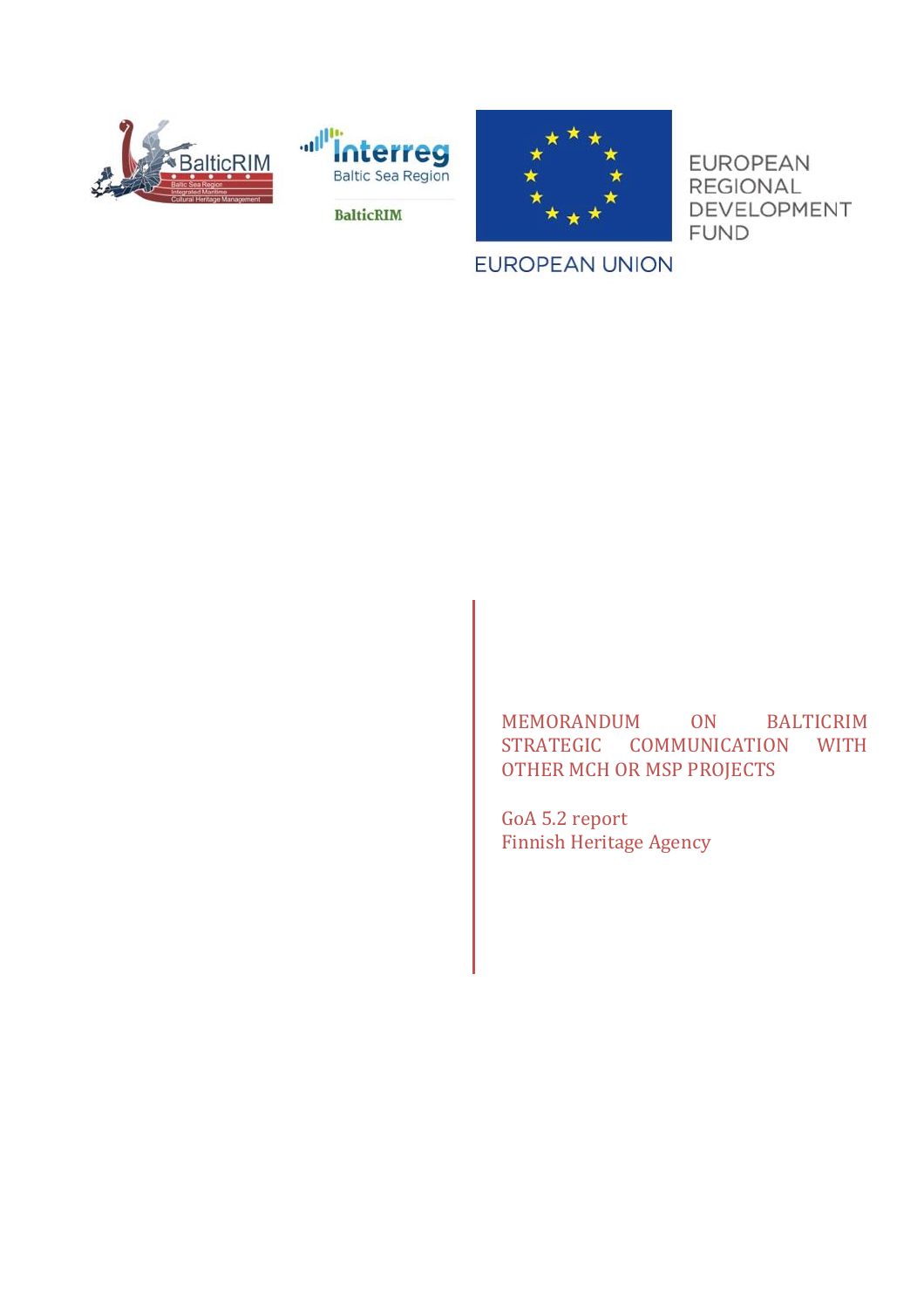# Memorandum on BalticRIM strategic communication

with other MCH or MSP projects

# Content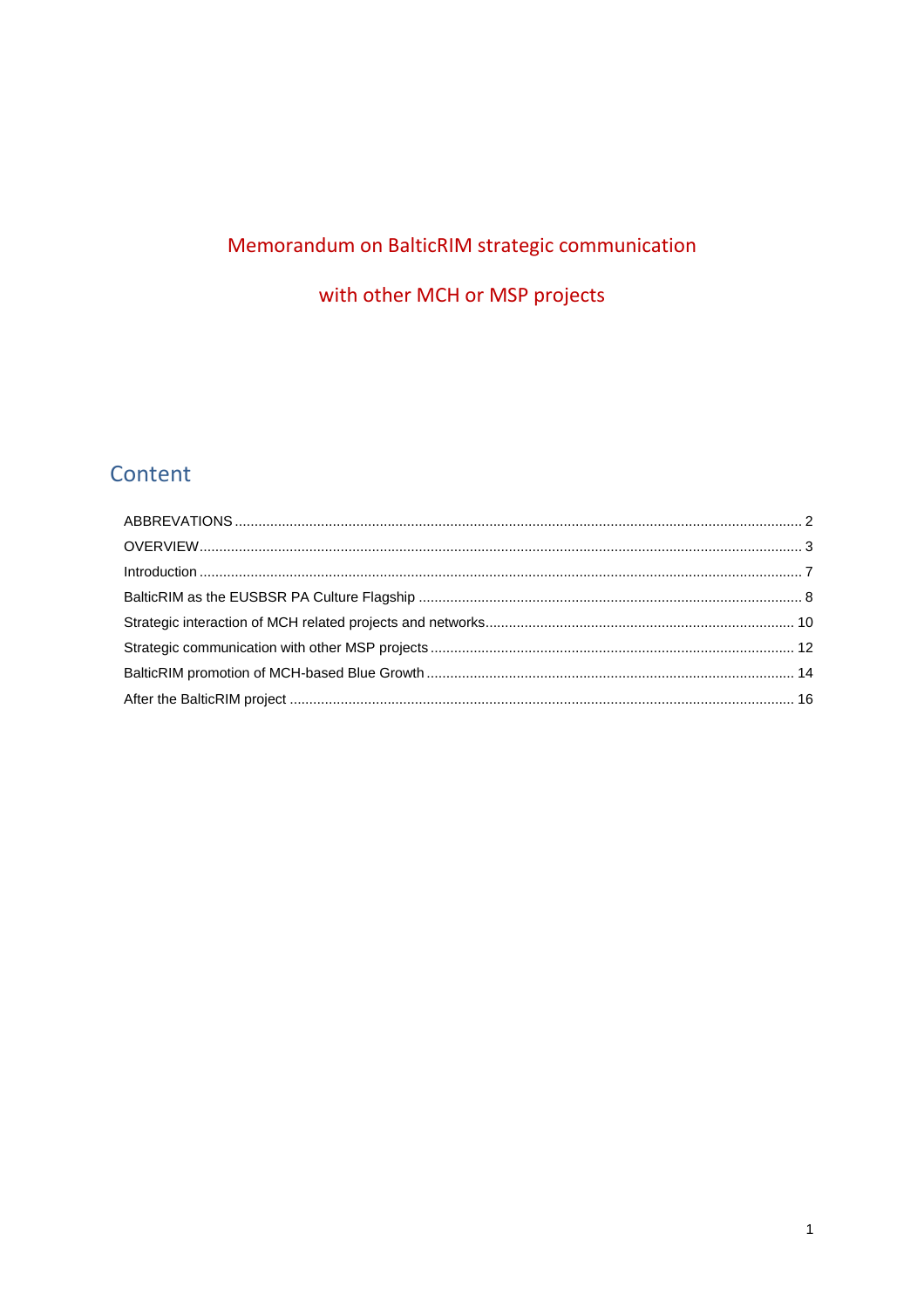## <span id="page-2-0"></span>**ABBREVATIONS**

| AaU               | Aalborg University, PP 13                                                            |
|-------------------|--------------------------------------------------------------------------------------|
| ALSH              | State Archaeological Department of Schleswig-Holstein, Germany, PP 1                 |
| AO                | Associated Organisation of the project in question                                   |
| <b>BalticRIM</b>  | Baltic Sea Region Integrated Maritime Cultural Heritage Management -project          |
| BG                | <b>Blue Growth</b>                                                                   |
| BRHC              | <b>Baltic Region Heritage Committee</b>                                              |
| <b>BSR</b>        | <b>Baltic Sea Region</b>                                                             |
| <b>BSS</b>        | <b>Baltic Sea States</b>                                                             |
| <b>BSR CH WG</b>  | BSR Coastal Heritage Working Group (linked to the BRHC)                              |
| <b>BSR UCH WG</b> | BSR Underwater Cultural Heritage Working Group (linked to the BRHC)                  |
| <b>BSSSC</b>      | Baltic Sea States Subregional Co-operation, Eastern Norway County Network, AO 13     |
| <b>CBSS</b>       | <b>Council of the Baltic Sea States</b>                                              |
| CoE               | Council of Europe                                                                    |
| CoE EPA           | Enlarged Partial Agreement on Cultural Routes of the Council of Europe               |
| <b>CRPI</b>       | Public Institution Coastal Research and Planning Institute, PP 8                     |
| EC                | <b>European Commission</b>                                                           |
| EMD               | <b>European Maritime Days</b>                                                        |
| <b>ENHB</b>       | Estonian National Heritage Board, PP 7                                               |
| ERMAK NW          | Scientific and Research Institute of Maritime Spatial Planning Ermak NorthWest, AO 9 |
| <b>EUSBSR</b>     | European Union Strategy for the Baltic Sea Region                                    |
| FHA               | Finnish Heritage Agency, PP 3                                                        |
| KlaipedaU         | Klaipeda University, PP 9                                                            |
| Metsä             | Metsähallitus Parks & Wildlife Finland, PP 4                                         |
| MCH               | Maritime Cultural Heritage                                                           |
| MIG               | Maritime Institute in Gdansk, PP 11                                                  |
| MSP               | maritime spatial planning                                                            |
| <b>NMM</b>        | National Maritime Museum in Gdansk, PP 10                                            |
| PA Culture        | <b>EUSBSR Policy Area Culture</b>                                                    |
| Submariner        | Submariner Network for Blue Growth EEIG, PP 2                                        |
| TartuU            | University of Tartu, PP 6                                                            |
| TurkuU            | University of Turku, PP 5                                                            |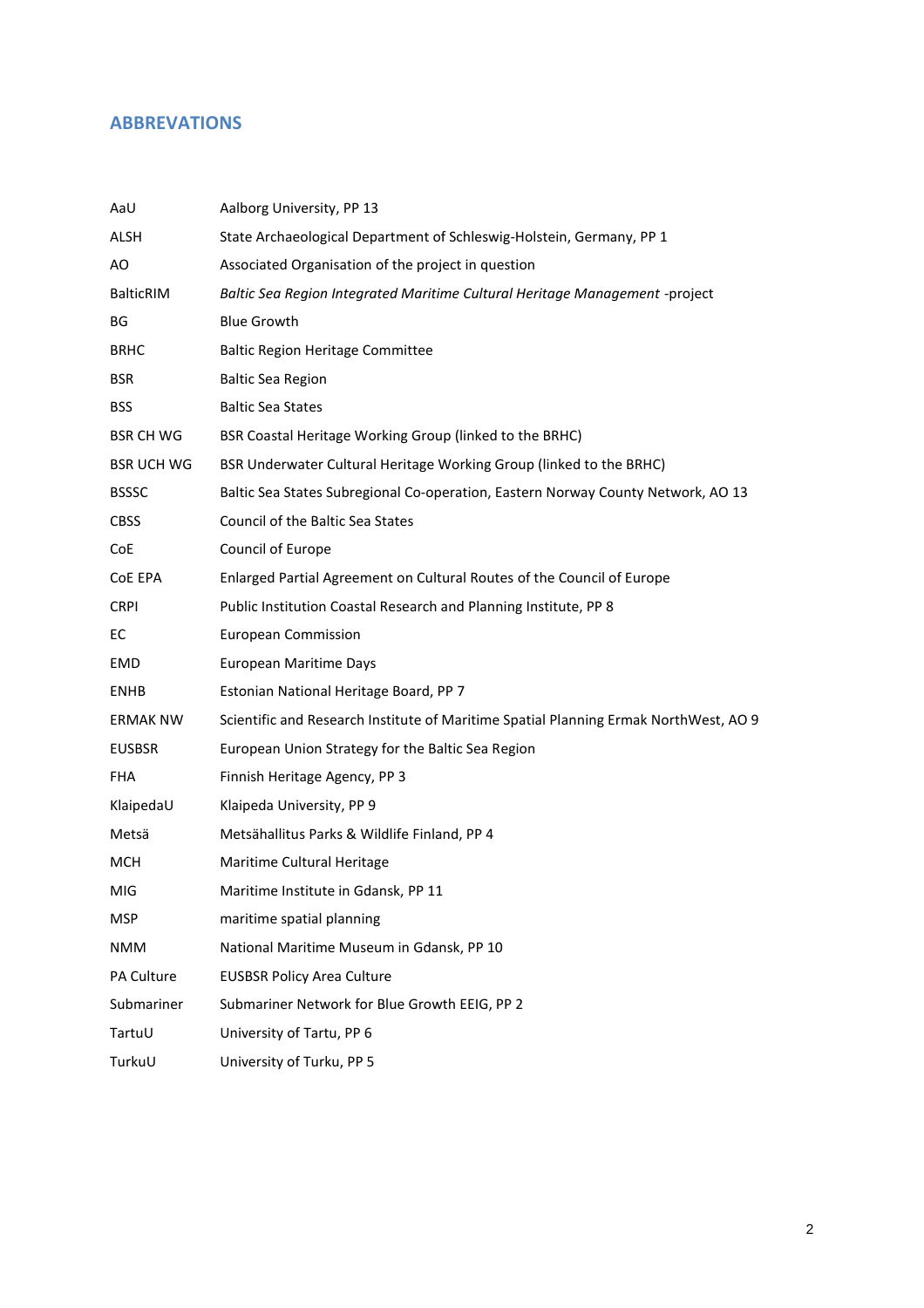#### <span id="page-3-0"></span>**OVERVIEW**

The EUSBSR PA Culture flagship project BalticRIM raises awareness of the significance of BSR MCH. The project develops policies and practices for the competent and sustainable integration of MCH to the ongoing and coming MSP processes in the BSS enhancing BRS-level agreements and acknowledge.

The BalticRIM project targets MCH knowledge, MCH & MSP policies and practices as well as enhancement of MCH based BG. BalticRIM messages are communicated with various stakeholders:

- MCH policies and practices perceived on the BSR scale, dissemination of MCH data management and knowledge on policies and practices
- Introducing the BalticRIM MCH term for MSP use, and thereby highlighting the diversity and linkages of heritage
- Disseminating the BalticRIM concept of "Underwater Landscape" linking the nature and heritage values as perceived in the framework of CoE European Landscape Convention and CoE Framework Convention of the Value of Heritage for the Society (so called Faro Convention)
- Underlining effective MSP policy and instruments due to unique richness of BSR MCH
- Findings of MCH & MSP pilot planning cases: valorising potential & analysing challenges
- Ways to enhance wider MCH stakeholders' involvement in MSP
- MCH and multiuse of sea space in MSP
- Enhancing MCH based BG approach
- Examples of Baltic Sea BG

Below as summary tables those BSR- or European level events, projects and networks, with which cooperation has taken place. Related national and regional events are discussed in other GoA reports, such as 2.5, 3.1, 3.4, 4.2 and forthcoming report 5.1.

|  | Table 1: MSP projects and BalticRIM involvement October 2017 - August 2020 <sup>1</sup> |  |  |
|--|-----------------------------------------------------------------------------------------|--|--|
|--|-----------------------------------------------------------------------------------------|--|--|

| <b>PROJECT</b>    | <b>EVENT &amp; DATE</b>               | <b>BalticRIM PROJECT INVOLVEMENT</b>      |
|-------------------|---------------------------------------|-------------------------------------------|
| Capacity4MSP      | Online partner meeting March 2020;    | Participation by Submariner as a partner  |
| project 2019-2022 | Kick off meeting in Riga in the       | and FHA as an AO of the project.          |
|                   | margins of MSP Forum November         |                                           |
|                   | 2019.                                 |                                           |
| Plan4Blue project | Final conference June 2019, Helsinki; | The BalticRIM TurkuU (although another    |
| 2016-2019         | meeting January 2018 in Tallinn.      | faculty) and TartuU involved as partners. |

<sup>1</sup> This report is finalised in August 2020.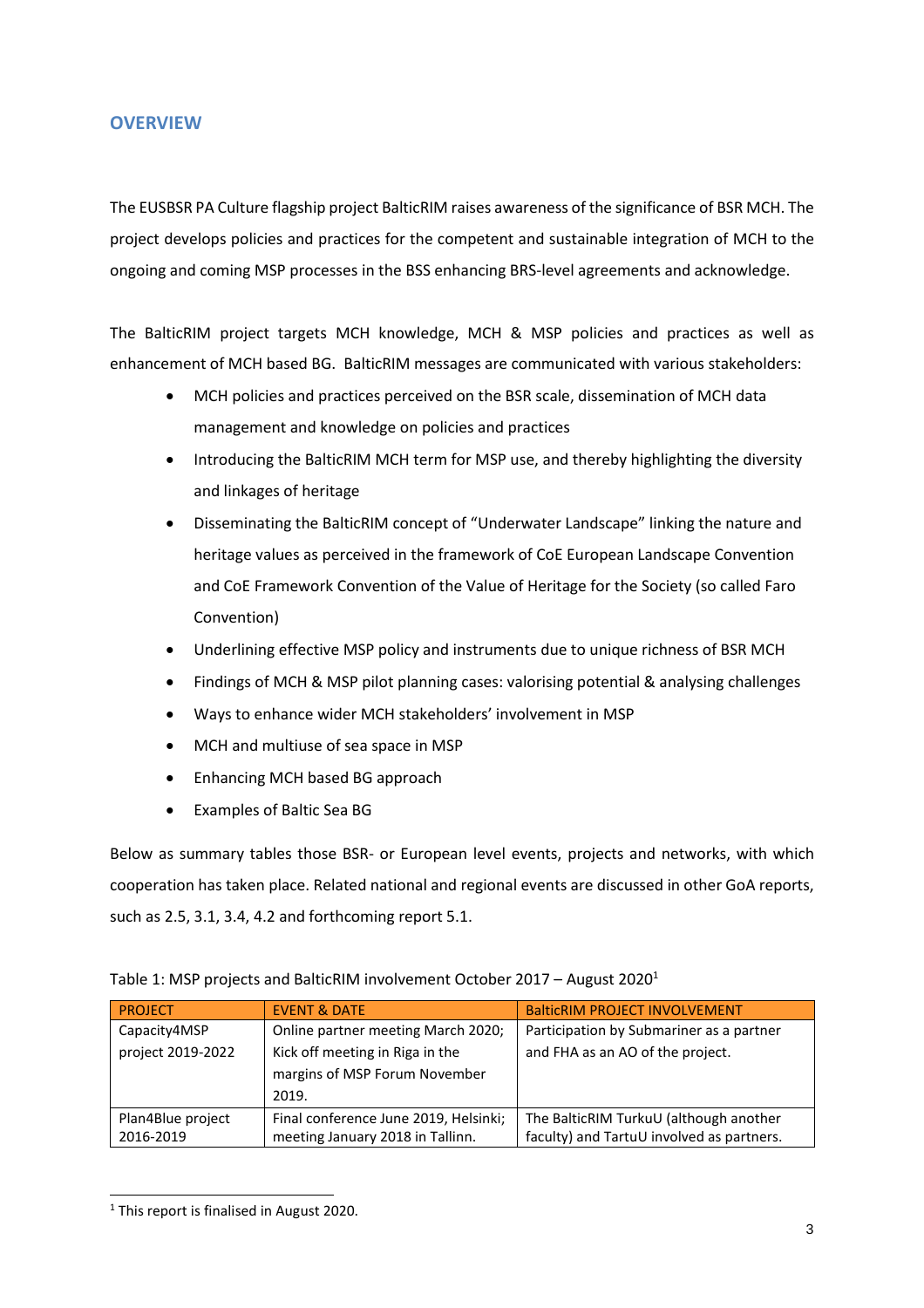|                                                                                                                     |                                                                                                                                                                         | Even other BalticRIM partners took part to<br>Plan4Blue-project events.                                                                                                                                                                                                                                                |
|---------------------------------------------------------------------------------------------------------------------|-------------------------------------------------------------------------------------------------------------------------------------------------------------------------|------------------------------------------------------------------------------------------------------------------------------------------------------------------------------------------------------------------------------------------------------------------------------------------------------------------------|
| Efaro seminar                                                                                                       | "Ensuring the sustainable use of our<br>seas. Linking the ecosystem<br>approach with the quest for a<br>sustainable blue economy" Brussels<br>May 2019                  | A BalticRIM presentation stressing the<br>approach to use MCH as vehicle for an<br>ecosystem approach, by S. Altvater,<br>Submariner.                                                                                                                                                                                  |
| "NorthSEE" 2017-<br>2019 (A North Sea<br>Perspective on<br>Shipping, Energy and<br>Environmental<br>Aspects in MSP) | Final conference "Connecting Seas",<br>of NorthSee and BalticLINes in<br>Hamburg in February 2019                                                                       | AaU involving L. Schröder acted as the<br>NorthSEE partner Other BalticRIM partners<br>took part to the Final conference.                                                                                                                                                                                              |
| <b>Baltic LINes</b><br>(Coherent Linear<br>Infrastructures in<br><b>Baltic Maritime</b><br>Spatial) 2019-2016       | Final Conference, Hamburg February<br>2019; Partner meeting Feb 2018;<br>"MSP Challenge" event Jan 2018                                                                 | S. Altvater from Submariner, R. Aps from<br>TartuU, M. Matczak and J. Zaucha from MIG<br>and AaU involving L. Schröder were<br>partners of the project. Final conference:<br>"Multi-Use and Underwater Cultural<br>Heritage - experience and perspectives<br>from the Baltic Sea" presentation by S.<br>Tikkanen, FHA. |
| MUSES<br>(The Multi-<br>Use<br>European<br>in<br>Seas) Horizon 2020<br>Project 2016-2018                            | MUSES Final conference October<br>2018 in Brussels, ICES MSP WG +<br>MUSES project Workshop on co-<br>existence and synergies in MSP April<br>2018 and partner meetings | BalticRIM partners in MUSES: Submariner<br>and MIG. BalticRIM partners took part to the<br>MUSES Workshop in Venice in June 2018,<br>where D. Zwick, ALSH, had a BalticRIM<br>presentation. At the final conference S.<br>Tikkanen, FHA, held a presentation.                                                          |

## Table 2: Related Blue Growth or EUSBSR PA Culture projects / meetings with BalticRIM involvement

| <b>PROJECT / MEETING</b>                                                                                                                              | <b>EVENT &amp; DATE</b>                                                                                                                                                 | <b>BalticRIM INVOLVEMENT</b>                                                                                                                                                                                                              |
|-------------------------------------------------------------------------------------------------------------------------------------------------------|-------------------------------------------------------------------------------------------------------------------------------------------------------------------------|-------------------------------------------------------------------------------------------------------------------------------------------------------------------------------------------------------------------------------------------|
| The 18th Annual Strategic<br>Planning Leaders Forum of<br>the Regions and Cities of<br><b>Russia</b>                                                  | Forum Strategov in St.<br>Petersburg, October 2019<br>session on "The Baltic Sea<br>Region: Russia-EU<br><b>Transnational Cooperation</b><br>Results and Perspectives", | A. Lappo, ERMAK NW, together with D. Zwick,<br>ALSH, gave a brief introduction of the project<br>goals and presented the Russian-Finnish<br>cooperation pilot case in the Gulf of Finland.                                                |
| Routes4U -project of the<br>Joint programme between<br>the EC, DG Region, and CoE<br>EPA 2017-2020                                                    | Routes4U-project<br>Final<br>Steering Group<br>meeting<br>July 2020; Consultation in<br>Helsinki March 2019                                                             | Routes4U SG meeting: "BSR Maritime Cultural<br>Heritage Route" presentation by M. Lehtimäki,<br>FHA; Helsinki Consultation; "Maritime Cultural<br>heritage<br>the<br>Baltic<br>Sea<br>Region",<br>in<br>presentation by S. Tikkanen, FHA. |
| <b>BSSSC Conference</b><br>"Sustainable Maritime<br>Economy - BSSSC regions<br>shaping the future of the<br>Blue economy in the Baltic<br>Sea Region" | September 2019 in<br>Klaipeda, Lithuania.                                                                                                                               | A BalticRIM session "Potential of maritime<br>cultural heritage for Blue Economy", arranged<br>and moderated by ENHB, K. Karro and M.<br>Roio, and involving as speakers D. Zwick,<br>ALSH, and S. Tikkanen, FHA.                         |
| <b>BSR Underwater Heritage</b><br><b>Working Group</b>                                                                                                | Meeting in Tallinn April                                                                                                                                                | M. Roio, ENHB, arranged a project round<br>table discussion on Blue Growth options.<br>Participants also from S. Tikkanen, FHA and I.<br>Pomian, NMM.                                                                                     |
| The BALTACAR Project (Baltic<br>History Beneath Surface:<br>Underwater Heritage Trails                                                                | Baltacar final conference in<br>Kuressaare, Estonia August 2019                                                                                                         | LP of the project was the ENHB involving<br>M. Roio and K. Karro. In addition these<br>before mentioned, R. Tevali, FHA, held a<br>BalticRIM presentation focusing on                                                                     |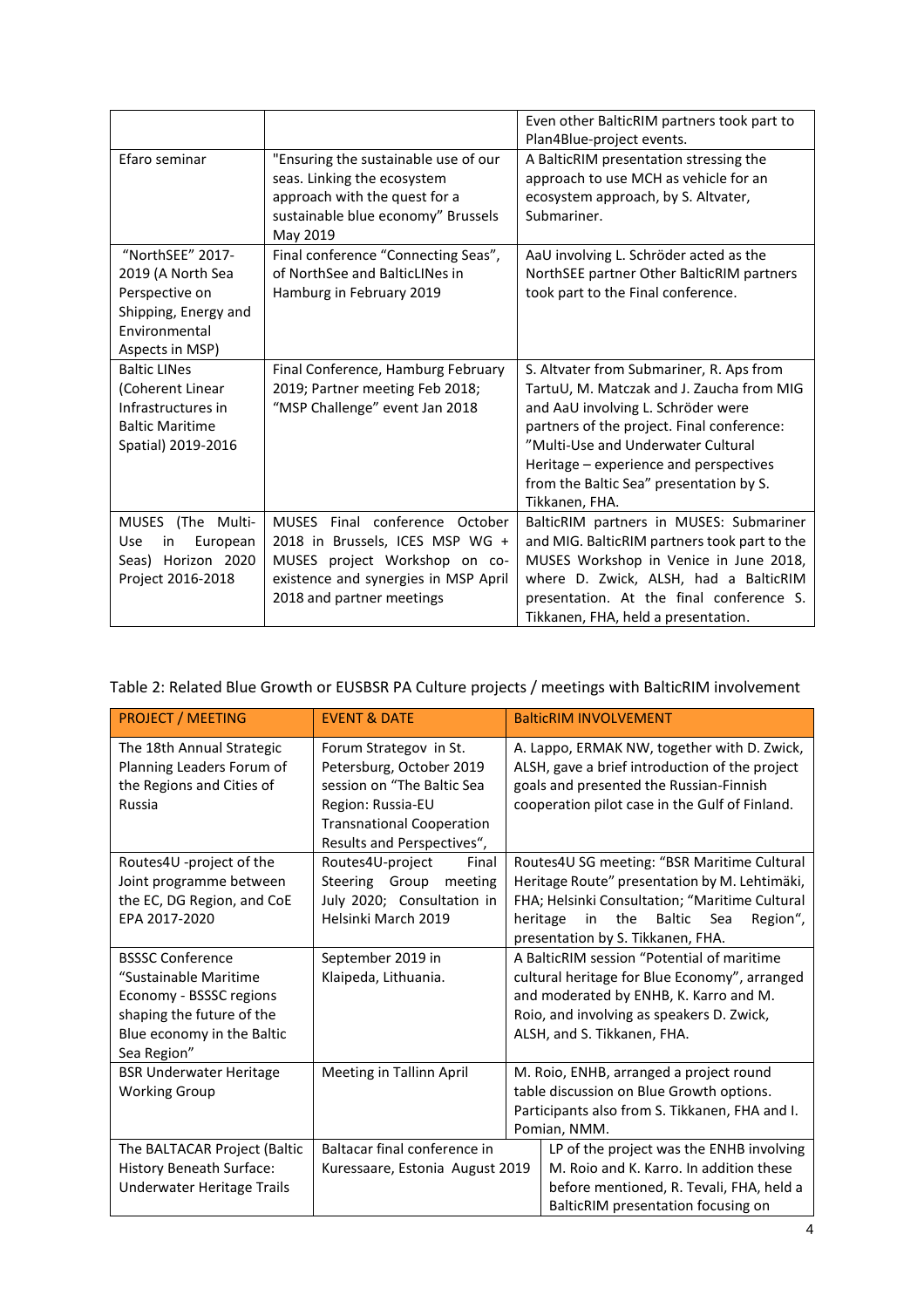| in Situ and Online) 2017 -<br>2019                                                                                                                                  |                                                                                              | measures to enhance BSR diving<br>tourism and MCH based BG at the final<br>conference.                                                                                                                                                                                                            |
|---------------------------------------------------------------------------------------------------------------------------------------------------------------------|----------------------------------------------------------------------------------------------|---------------------------------------------------------------------------------------------------------------------------------------------------------------------------------------------------------------------------------------------------------------------------------------------------|
| Echopolis International<br>Conference 2018 "Nature<br>and culture-based strategies<br>and solutions for cities and<br>territories: an idea whose<br>time has come!" | November 2018 in Athens,<br>Greece                                                           | BalticRIM session «Underwater Natural<br>and Cultural Heritage, Maritime Spatial<br>Planning, Cultural aspects of insular<br>policies», speakers: D. Zwick<br>(moderator) ALSH, S. Altvater<br>Submariner, R. Tevali FHA, R. Aps, K.<br>Herkül, and L. Lees TartuU, K. Karro and<br>M. Roio ENHB. |
| <b>Baltic Sea States Forum</b><br>"Cultural heritage in<br>promotion and development<br>of the Baltic Sea Region"                                                   | Gdansk November 2018                                                                         | A BalticRIM session arranged by the<br>ALSH, FHA, NMM and AaU.                                                                                                                                                                                                                                    |
| Smart Blue Regions -project<br>2017-19<br>https://www.submariner-<br>network.eu/projects/smartbl<br>ueregions                                                       | Final conference "The role of<br>regions in fostering blue growth"<br>January 2019 in Berlin | K. Karro and M. Roio, ENHB participated<br>the event.                                                                                                                                                                                                                                             |
| 9th Annual Forum of the<br><b>EUSBSR</b>                                                                                                                            | <b>EUSBSR PA Culture session June</b><br>2018 in Tallinn.                                    | BalticRIM presentation by S. Tikkanen,<br>FHA.                                                                                                                                                                                                                                                    |
| EUSBSR PA Culture Strategic<br>Development<br>Project<br>Workshop and a SG meeting                                                                                  | SG participants, and workshop<br>for project actors in Gdansk<br>February 2018               | <b>MCH</b><br><b>BalticRIM</b><br>promotion<br>and<br>presentation, M. Lehtimäki FHA.                                                                                                                                                                                                             |

Table 3: BSR MCH or cultural heritage expert meetings: discussing and disseminating project outcome

| <b>FRAMEWORK / MEETING</b>        | <b>EVENT &amp; DATE</b>         | <b>BalticRIM INVOLVEMENT</b>            |
|-----------------------------------|---------------------------------|-----------------------------------------|
| POSTPONED: 7th                    | Was to be arranged June 2020 in | R. Tevali, FHA, among arrangers of the  |
| <b>International Congress for</b> | Helsinki, was postponed to 2022 | whole conference as well as arranger of |
| <b>Underwater Archaeology</b>     | due to the Covid-19 pan-        | the planned BalticRIM session, accepted |
| (IKUWA)                           | epidemic.                       | speakers D. Zwick, ALSH.                |
| <b>PERICLES - Maritime</b>        | Online webinars May and July    | ENHB acts as the partner project        |
| Cultural Heritage Horizon         | 2020                            | involving M. Roio and K. Karro, FHA     |
| 2020 project                      |                                 | participants have participated the      |
|                                   |                                 | webinars.                               |
| 7th European STAMP                | September 2019 in Helsinki      | "Towards STAMP approach based           |
| Workshop & Conference             |                                 | protection of Underwater Cultural       |
|                                   |                                 | Heritage", presentation and paper by R. |
|                                   |                                 | Aps, TartuU.                            |
| A meeting between the             | June 2019 in Gdansk             | Presentation on BalticRIM pilot area    |
| National Maritime Museum          |                                 | archaeological research, V. Žulkus,     |
| in Gdansk and Klaipeda            |                                 | KlaipedaU.                              |
| University                        |                                 |                                         |
| DEGUWA e.V. on                    | The annual meeting "In          | A presentation "Flooded prehistoric     |
| Underwater Archaeology            | Poseidon's realm XXIV", April   | shores and management of maritime       |
|                                   | 2019 in Bodrum, Türkei          | cultural assets. The case of Lithuanian |
|                                   |                                 | waters in the Baltic Sea" by V. Žulkus, |
|                                   |                                 | KlaipedaU.                              |
| 3rd Warsaw Seminar on             | January 2019 in Poland          | A presentation "Investigations of       |
| Underwater Archaeology            |                                 | Lithuanian archaeologists on the Baltic |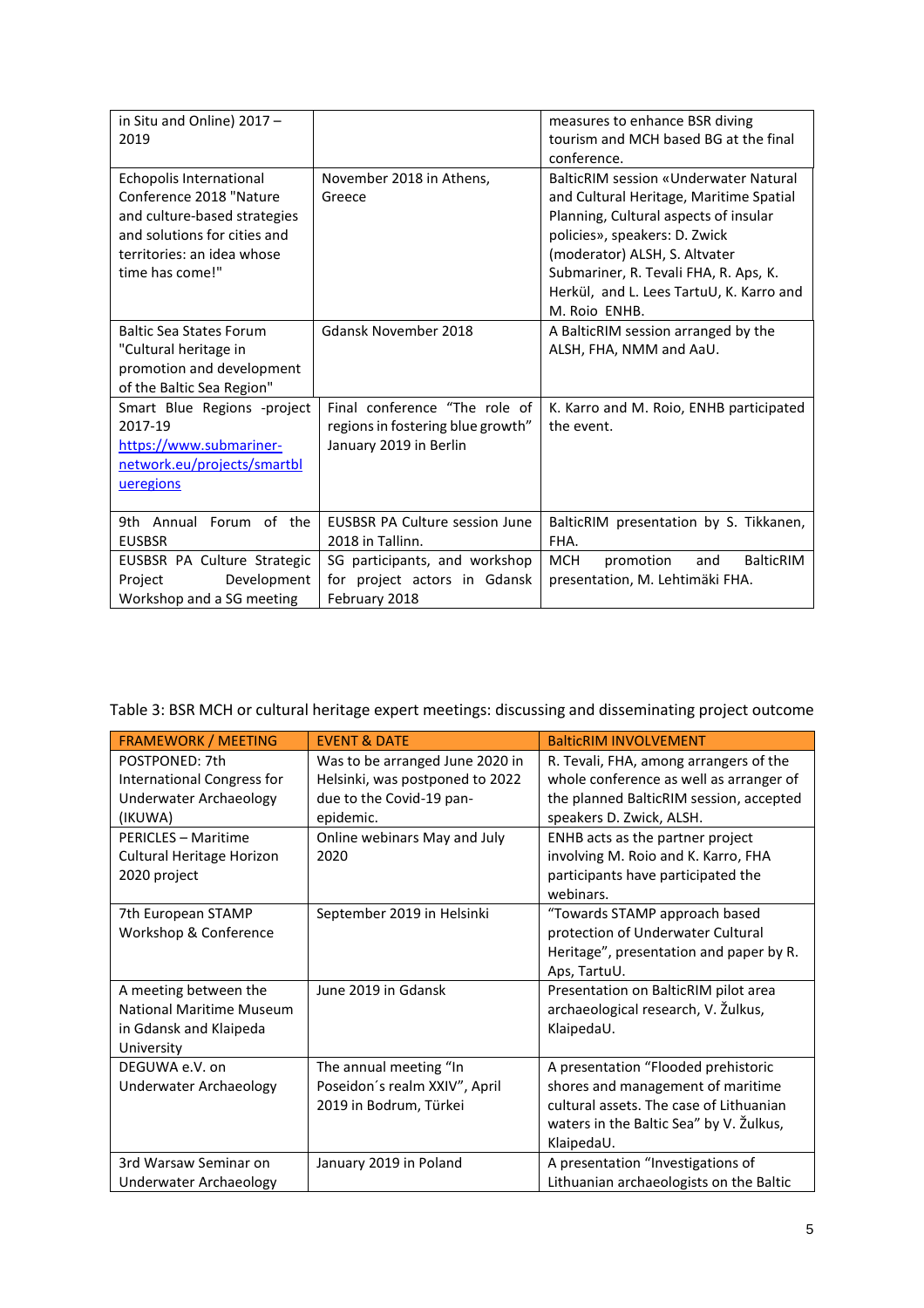|                                                                                      |                                                                                                                                                                                     | Sea bottom" by professor V. Žulkus,<br>KlaipedaU.                                                                                                   |
|--------------------------------------------------------------------------------------|-------------------------------------------------------------------------------------------------------------------------------------------------------------------------------------|-----------------------------------------------------------------------------------------------------------------------------------------------------|
| <b>International Conference</b><br>"Underwater Cultural<br>Heritage in Europe Today" | Zadar, Croatia, October 2018<br>http://icua.hr/en/events/313-<br>meunarodna-konferencija-<br>podvodna-kulturna-batina-u-<br>europi-danas-mcpa-zadar-25-27-<br>listopada-2018-godine | A presentation on BalticRIM project and<br>networking in underwater archaeology<br>conference by K. Karro, ENHB.                                    |
| <b>BRHC</b>                                                                          | Network meetings twice a year in<br>2017-2020                                                                                                                                       | Introductions and discussions on project<br>proceedings by M. Maluck, ALSH, and<br>Sallamaria Tikkanen, FHA.                                        |
| <b>BSR</b> Underwater Cultural<br>Heritage Working Group<br>/UCH WG                  | Network meetings twice a year in<br>2017-2020                                                                                                                                       | BalticRIM project discussions chaired by<br>S. Tikkanen, FHA.                                                                                       |
| <b>BSR</b> Coastal Heritage<br>Working Group / CH WG                                 | Network meetings twice a year in<br>2017 - 2020                                                                                                                                     | BalticRIM project discussions chaired by<br>H. Matikka, FHA.                                                                                        |
| Nordisk Sagsbehandlermøde                                                            | Nyköping Falster<br>13-14 November 2017                                                                                                                                             | S. Tikkanen, FHA, a BalticrIM<br>presentation "Det marina kulturarvet i<br>Europas havsområdesplanering – är<br>kvalitet av data tillräckligt bra?" |

In addition, a BalticRIM presentation, "Underwater landscape: How to define and manage it? Answers by landscape research and heritage administration", was held by S. Tikkanen, FHA, and L. Seesmeri, TurkuU, at the 22nd Council of Europe Meeting of the Workshops for the Implementation of the European Landscape Convention "Water, landscape and citizenship in the face of global change", in Seville March 2019.

A BalticRIM Stakeholder Event was planned to be arranged linked to the 6th BalticRIM project partner meeting May 2020 in Finland, hosted by the FHA. Selected experts were invited to contribute to Baltic Sea MCH approach. Content preparations focused on thematic workshops on 1) Areal concepts and methods for integrating MCH into MSP and terrestrial planning, particularly those of the BalticRIM Underwater Landscape and the Significant Areas concepts; 2) MCH in MSP multi-use; synergies and conflict matrix; 3) Blue Growth based on MCH. The event as planned was cancelled in March due to the Covid-19 situation.

Instead, webinars were conducted online; on 8th May, a BalticRIM Landscape online workshop arranged by PP 3 and on 26th May on BG arranged by ENHB. The third webinar on BalticRIM findings on MSP multiuse and conflicts was addressed to MSP planners and VASAB-HELCOM WG members, and arranged in 27 July in cooperation with FHA, MIG and Submariner.

The project shall arrange three webinars in September to present the output, based on the content design of the Kotka BalticRIM stakeholder event and those webinars, which were arranged online spring and summer 2020. In addition, the final report, BalticRIM DataPortal and project website will display the outcome.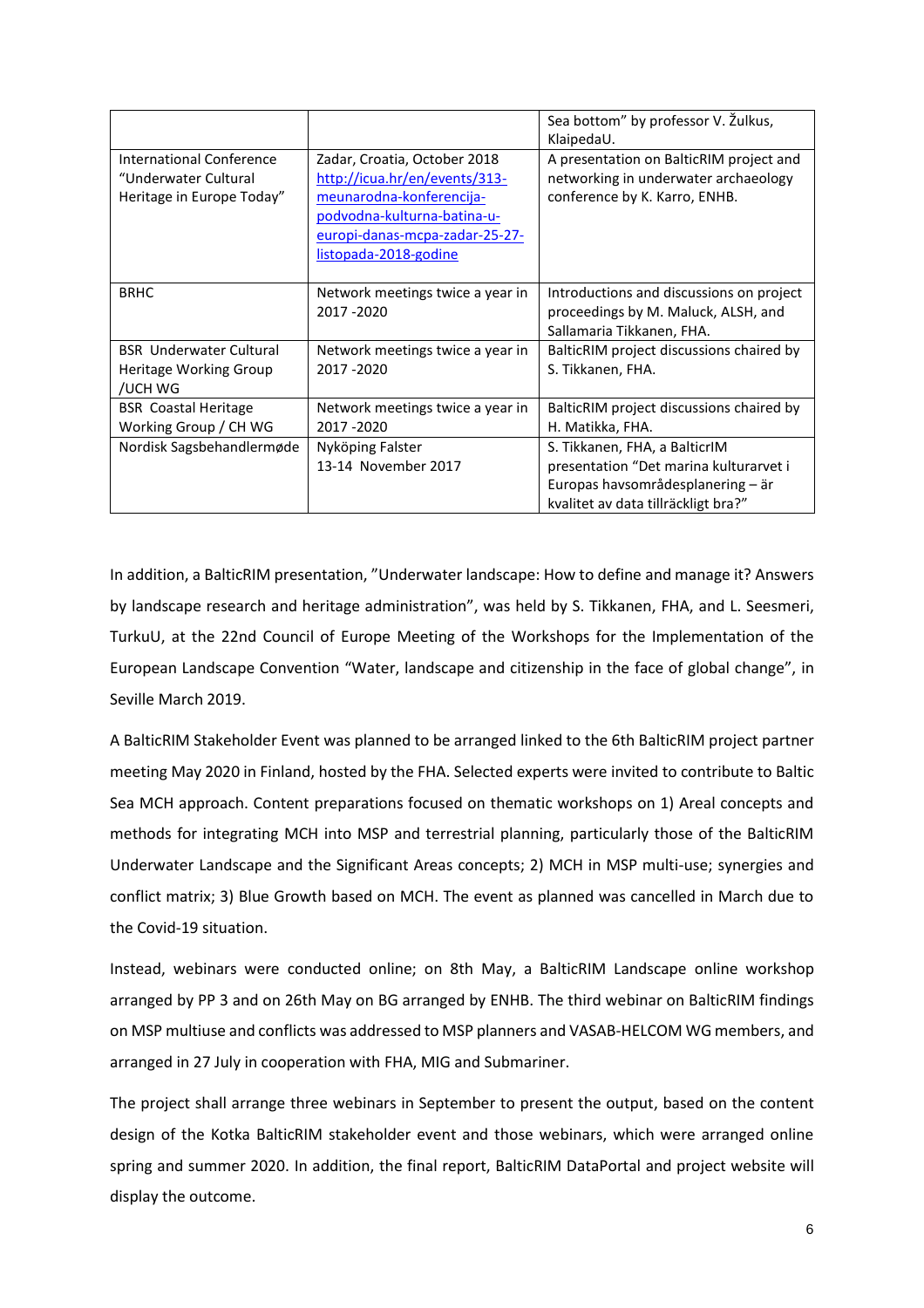#### <span id="page-7-0"></span>**Introduction**

The aim of the BalticRIM project is to enhance sustainable integration of MCH and UCH into ongoing MSP processes. The project shall provide more solid MCH knowledge base and BSR recommendations for planners and decision-makers related to MSP processes. It facilitates processes for safeguarding of MCH and enhancing MCH-based Blue Growth.

The project MCH experts and professionals wish to make maritime spatial planners aware of the importance of the Baltic Sea for cultural heritage, to develop MCH information and to disseminate proper knowledge. The project tests and develops instruments for integration of the MCH in the ongoing and coming MSP processes, such as BalticRIM Wiki and BalticRIM DataPortal. For example, "Maritime Cultural Heritage" and "Underwater Landscape" are terms defined and described in BalticRIM Wiki, which are elaborated for a more holistic, comprehensive approach, when working with the MSP integration. The societal objective of the project is to enhance Blue Growth based on MCH.

The target sectors and actors, aside MCH and MSP experts and authorities, are tourism, divers, aquaculture, shipping and offshore wind farmers.

Accordingly, this memorandum perceives the strategic targets of the BalticRIM seen from these viewpoints:

- as the EUSBSR PA Culture Flagship creating a platform to promote common cultural assets within BSR and beyond, and enhancing macro-regional cross-sector cooperation for sustainable use of cultural resources and for highlighting potential of MCH based BG;
- as a MSP project elaborating BSR policies and practices on how to integrate MCH in the MSP to national MSP planning and common proposals of Recommendations to the HELCOM-VASAB MSP Working Group, as well as for sharing the results on European level;
- as a cross-sector project initiating cross-border collaboration for including MCH in MSP;
- as a process to elaborate instruments and competence for disseminating MCH knowledge and means of cooperation with other sectors.

The BalticRIM project idea was created by the BSR expert Working groups on Underwater Cultural Heritage and on Coastal Heritage, together with the Baltic Region Heritage Committee. Several BSR organizations, such as the EUSBSR PA Culture Coordinators, VASAB-HELCOM and CBSS Secretariat and their PSF funding, encouraged and supported the construction of the BalticRIM project. They have contributed to building collaboration between regional networks of heritage and MSP experts as well as with other relevant regional stakeholders. They form also a target group to disseminate the relevant BalticRIM findings.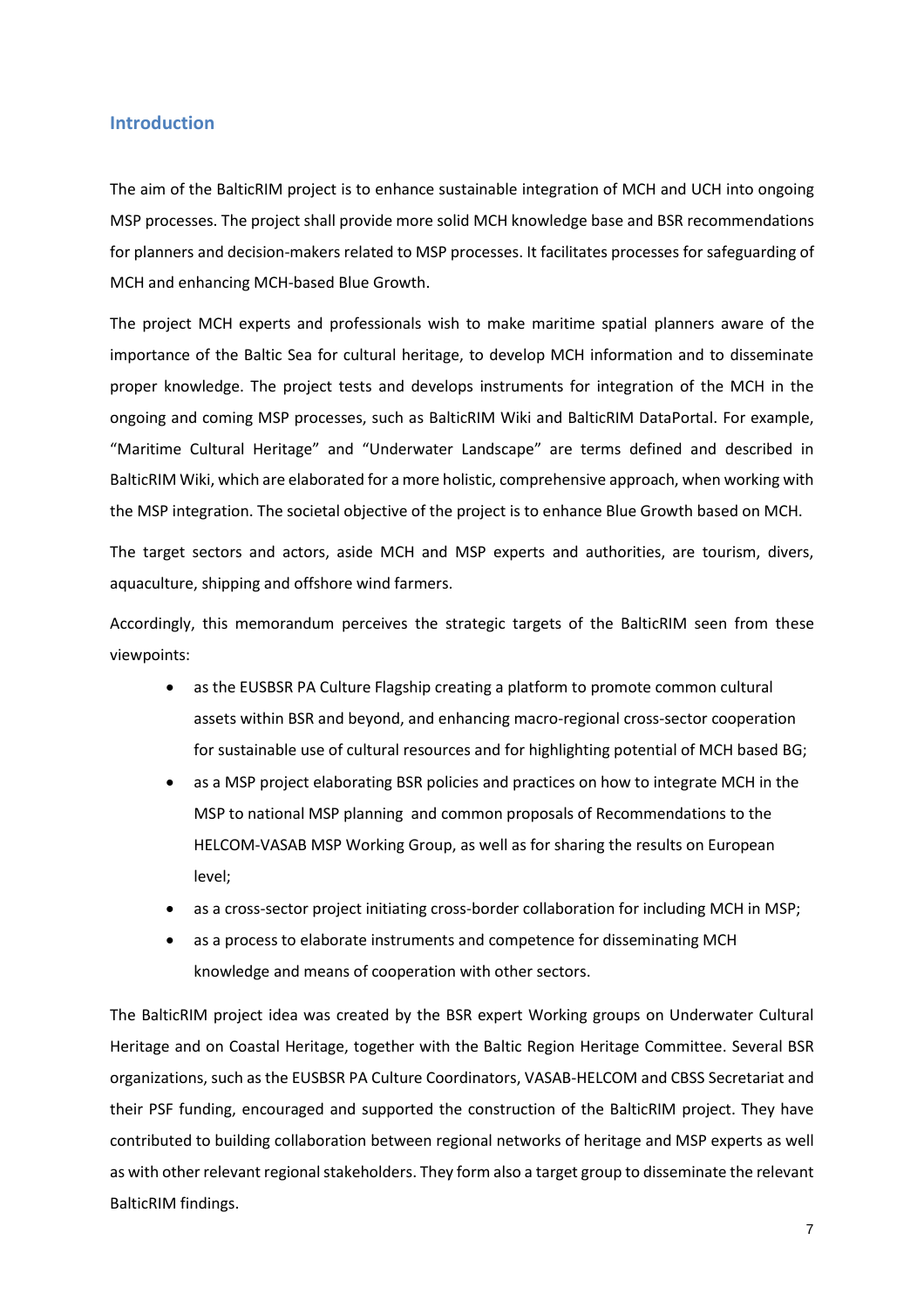The MSP and Blue Growth related MSP network SUBMARINER, which is involved in the project partnership, has implemented a series of projects related to MSP both within in the BSR and wider in Europe. The network was responsible for the design of the EU Baltic Blue Growth Agenda, and the subsequent stakeholder process leading to its 'Implementation Strategy' in 2016. It has conducted assessments like the SUBMARINER Assessment (2012) or the Roadmap (2013) on actions necessary to promote blue-green growth in the BSR.

### <span id="page-8-0"></span>**BalticRIM as the EUSBSR PA Culture Flagship**

Actions of the EUSBSR can be implemented by means of flagships referring to both projects and processes. Flagship projects demonstrate the progress of the EUSBSR, and play a crucial role in meeting the targets of the Strategy. A flagship project serves as a pilot example for the desired action. Once approved, a flagship is listed in the EUSBSR Action Plan.

EUSBSR PA Culture focuses on culture and creative sectors and industries in the BSR. One of targetareas of the PA Culture is preservation and presentation the BSR cultural heritage and strengthening the cultural identity of the region, as well as developing an efficient framework for BSR cultural cooperation.<sup>2</sup> BalticRIM was nominated as the EUSBSR PA Culture flagship during the application process 2017 to put into practice the objectives of the PA Culture.

As a flagship, BalticRIM project is to fulfil the following three key criteria:

- to make a high macro-regional impact;
- to contribute to fulfilling the objectives, indicators and targets of the EUSBSR;
- to be related to the implementation of one or more actions of the EUSBSR PA Culture priority area.

The BalticRIM project implements these objectives by safeguarding macro-regional cultural resources and by valorising their sustainable use by strengthening competence of cultural actors, especially of heritage sector, and by integration of cultural objectives to macro-regional development measures.

The BalticRIM Flagship is based on understanding of the unique coverage of underwater cultural heritage of the Baltic Sea with good preservation conditions, and awareness of richness and challenges

<sup>&</sup>lt;sup>2</sup><https://www.balticsea-region-strategy.eu/increase-prosperity/pa-culture> [https://www.eusbsr-culture.eu](https://www.eusbsr-culture.eu/)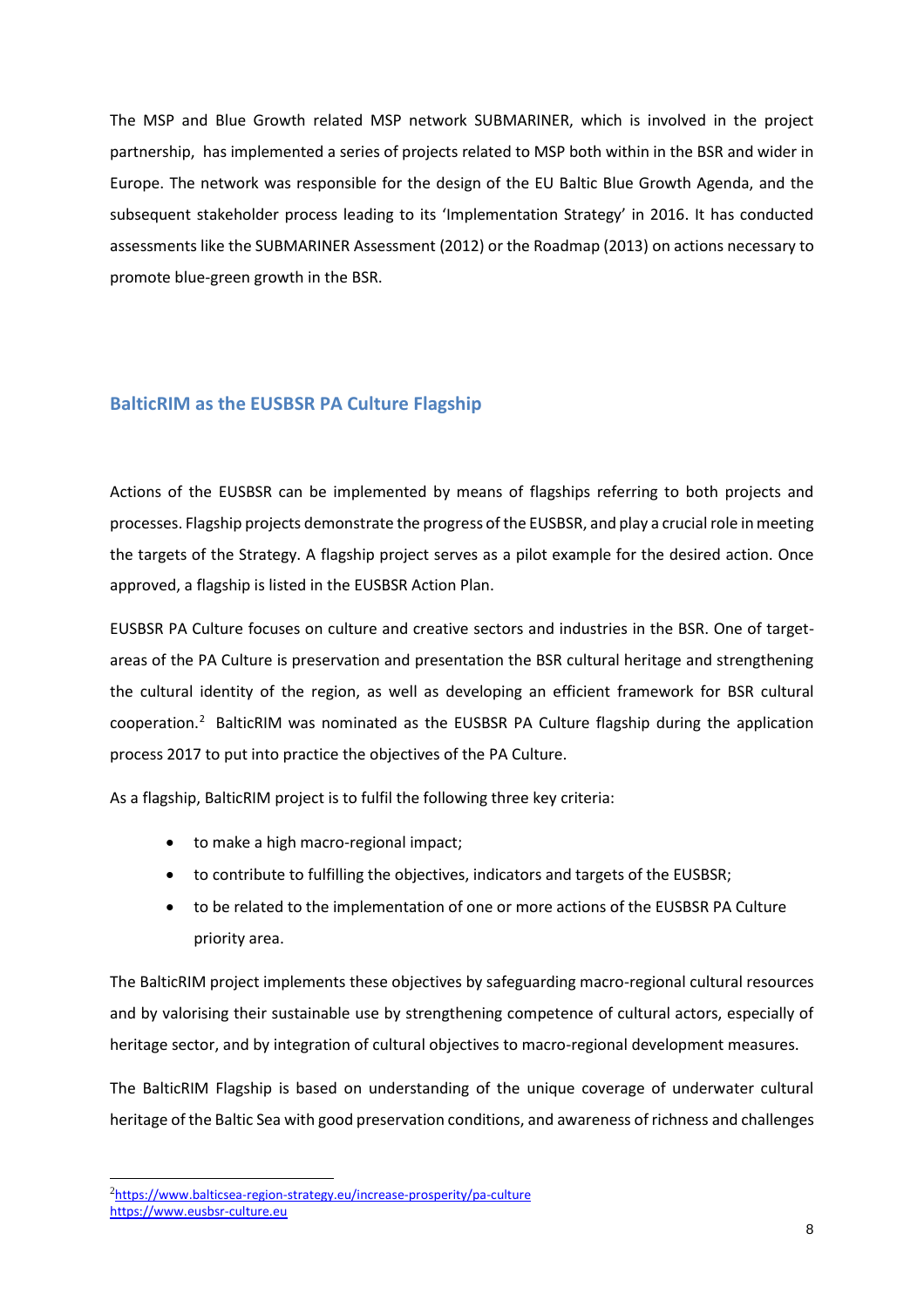of the BSR coastal heritage. The cultural density of maritime BSR should be safeguarded in development plans for other sectors, maritime uses, tourism, recreation, creative industries and technologies – for BSR Blue Growth in large. The planned macro-regional impact is to build up regional awareness of the MCH, including the underwater cultural heritage of the Baltic Sea.

The BalticRIM enhances the EUSBSR objective of "Increasing Prosperity" by promoting MCH assets and Blue Growth based on, or facilitated by MCH. Thereby the project enhances macro-regional attractions and resources for tourism and creative industries. The BalticRIM Flagship contributes to regional identity and social cohesion by improving accessibility of cultural resources.

A continuous interplay with the relevant national MCH and MSP authorities and experts within BSR, and with relevant with BSR stakeholders facilitate feeding project results both into national management and to macro-regional policies.

#### *BalticRIM interaction with EUSBSR*

The preparation of the BalticRIM project was closely followed and tutored by the EUSBSR PA Culture Coordinators. The project proceedings were presented at the EUSBSR PA Culture Steering Group in Gdansk in February 2018. There, BalticRIM flagship promotion and objectives were discussed with both EUSBSR PA Culture and HA Capacity Building Coordinators. Back to back to the Steering Group meeting, the Strategic Project Development Workshop was arranged with around 30 participants from projects focusing on cultural and creative industries, where the representative of the EU DG Region presented the BalticRIM as a good example of how a project should be rooted in its territory and macro-regional stakeholders.

The project priorities and possible regional collaboration with BSR stakeholders were introduced at the joint meeting of the EUSBSR PA Culture Steering Group and the CBSS Senior Officers Group of Culture in Tallinn in June 2018 by M. Lehtimäki, FHA. The meeting was held in margins of the 9th Annual Forum of the EUSBSR. The BalticRIM activities were presented also at a session of this BSR Forum by S. Tikkanen, FHA. Information and communication via e-mails and informal meetings in the margins of BRS events have been regular. Discussions on strategic communication of the BalticRIM -project and related EUSBSR PA Culture flagship obligations have been on agenda of each of the BalticRIM partner meetings.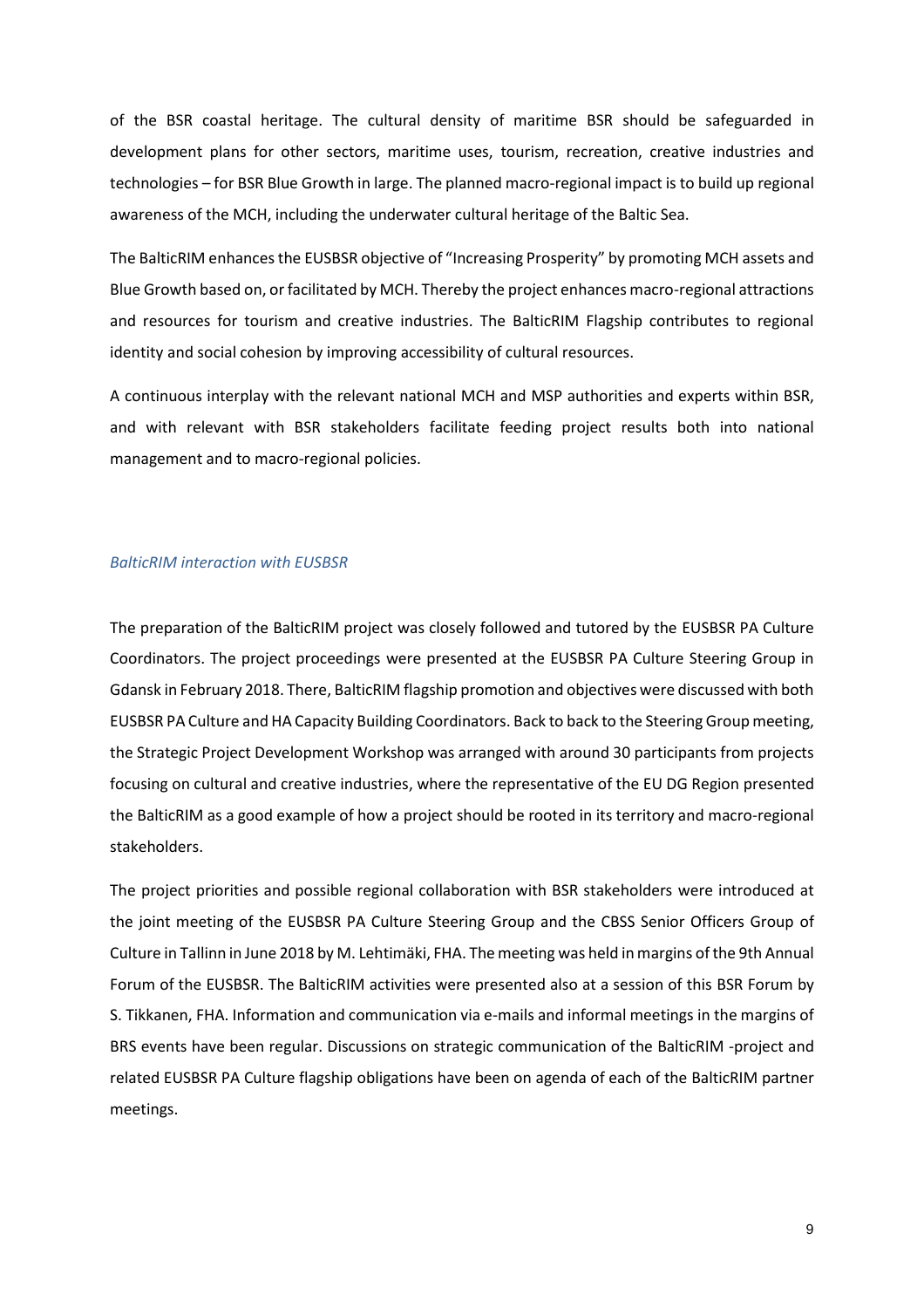Due to COVID-19 situation, several occasions, such as Annual Forum of the EUSBSR 2020 and the EMD 2020 in Cork, where the project would have shared its outcome, and thereby also implement the Flagship obligations, have been postponed to take place after the end of the project (September 2020).

#### <span id="page-10-0"></span>**Strategic interaction of MCH related projects and networks**

A project-wide list of related ongoing MCH projects was prepared by the PP 3 in the beginning of the project, and has been completed here (Overview). Such lists were also prepared on national bases by diverse project partners.

The BalticRIM utilizes former MCH-related BSR projects, like MoSS, Rutilus Light, MACHU, WreckProtect, Nordic Blue Parks, SASMAP, CODEUCH, USHer, SHIPWHER and BALTACAR, which are presented in more detail in the BalticRIM GoA report of 2.1. The themes of these projects have ranged from safeguarding and monitoring of wrecks, diving tourism and dine trails and parks, World Heritage, digitizing and opening access to maritime sources in archives to MSP and Blue Growth.

BalticRIM arranged a session at the **Baltic Sea States Forum** "Cultural heritage in promotion and development of the Baltic Sea Region" in Gdansk 28.-30 November 2018.

BalticRIM project session titled «Underwater Natural and Cultural Heritage, Maritime Spatial Planning, Cultural Aspects of Insular Policies» was arranged as part of the **Echopolis International 2018** "Nature and culture-based strategies and solutions for cities and territories: an idea whose time has come!" in November 2018 in Athens, Greece. The session was moderated by ALSH, with a wide range of BalticRIM partners as speakers (Submariner, FHA, TartuU, ENHB).

At the **22nd Council of Europe Meeting of the Workshops for the implementation of the Council of Europe Landscape Convention** on "Water, landscape and citizenship in the face of global change" March 2019 in Seville, BalticRIM partners S. Tikkanen, FHA, and L. Seesmeri, TurkuU, gave a presentation with the title of "Undewater landscape: How to define and manage it? – Answers from landscape research and heritage administration".

One of the ongoing EU projects with MCH target is **"PERICLES – Maritime Cultural Heritage"** Horizon 2020 Project (Preserving and Sustainably Governing Cultural Heritage and Landscapes in European Coastal and Maritime Regions 2019–2021). The project aims at enabling sustainable usage of maritime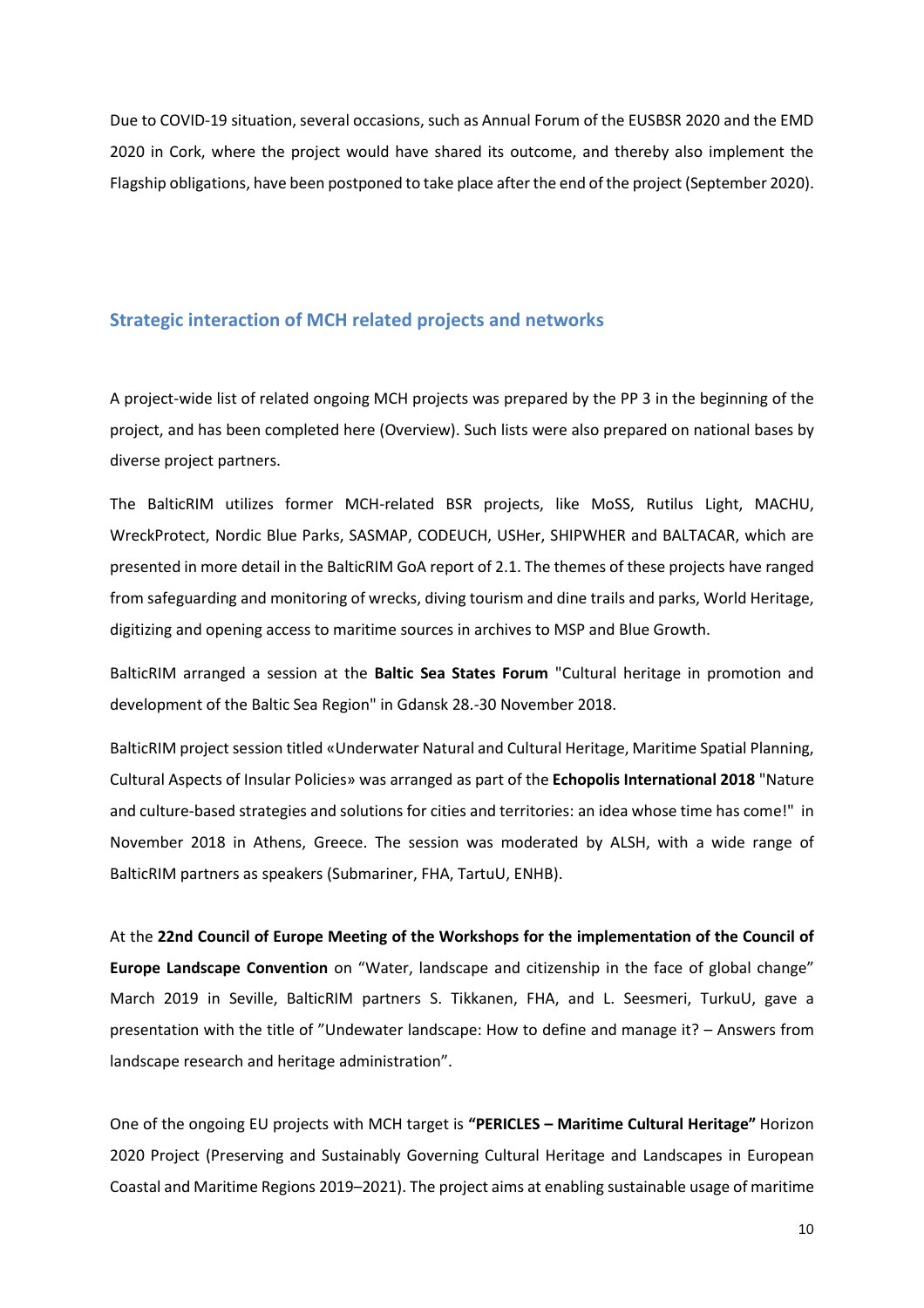and coastal cultural heritage, as well as to deepen the understanding of coastal and maritime cultural heritage, its meanings, risks, and potentials. ENHB is a partner of the project, and several BalticRIM partners attended the project webinars in May and July. 3

The 6th BalticRIM project partner meeting was planned to take place in Kotka Finland May 2020. An additional BalticRIM Stakeholder Event was planned to be arranged linked to the Partner meeting to discuss the project output and to promote the Baltic Sea MCH and related Blue Growth. There, main output of the BalticRIM was to be presented, tested and discussed with invited stakeholder groups. Selected experts were invited to contribute to Baltic Sea MCH approach. Content preparations focused on thematic workshops on 1) Areal concepts and methods for integrating MCH into MSP and terrestrial planning, particularly those of the BalticRIM Underwater Landscape and the Significant Areas concepts; 2) MCH in MSP multi-use; synergies and conflict matrix; 3) Blue Growth based on MCH. Even a poster exhibition at the premises of stakeholder event in Maritime Centre Vellamo was planned.

The event as planned was cancelled in March 2020 due to the Covid-19 situation. Instead, communication and planning of on-line events for content elaboration were conducted online; on 8<sup>th</sup> May a **BalticRIM Landscape online workshop** arranged by FHA and on 26th May the **BalticRIM Blue Growth online workshop** arranged by ENHB. The 3rd planned workshop on BalticRIM findings on MSP multiuse and conflicts were arranged in July in cooperation with Submariner, FHA and MIG.

The project shall arrange a series of webinars in September to present the main outcome. In addition, the final report, BalticRIM DataPortal and project website will display the results.

In addition, all the MCH -project partners were involved in preparation of a BalticRIM session at the large **7th International Congress for Underwater Archaeology** (**IKUWA**), to be arranged in Helsinki June 2020. The event was postponed beyond the BalticRIM project lifetime due to the Covid-19 situation.

BalticRIM proceedings and MCH challenges are on agenda of each regular meetings of the **BSR Working Group on Underwater Cultural Heritage** and the **BSR Working Group on Coastal Heritage**. These meeting are held twice a year. During the BalticRIM lifetime, both WG chairs are involved in the BalticRIM, and work at the FHA.

<sup>3</sup> <https://www.pericles-heritage.eu/>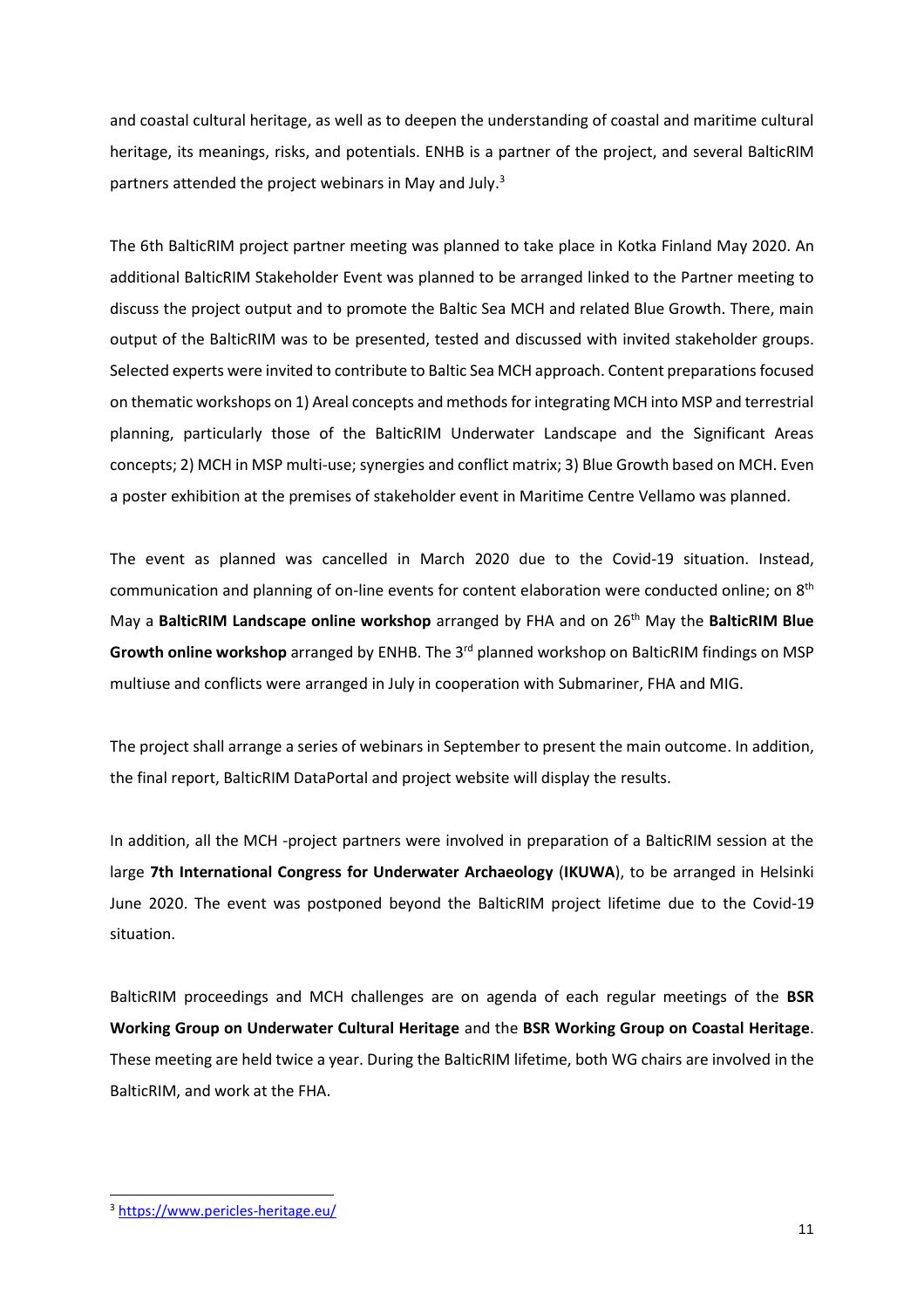### <span id="page-12-0"></span>**Strategic communication with other MSP projects**

When launching the project, the partners, especially BalticRIM partners ALSH, Submariner, FHA and MIG were in contact with the secretariat of the Joint Working Group of the VASAB-HELCOM in order to establish proper both-way communication channels. On national levels, all partners made mapping of relevant stakeholders for project cooperation.

Submariner and MIG were engaged as partners in the Horizon 2020 Project **Muses** (The Multi-Use in European Seas 2016-2018).<sup>4</sup> It was co-financed by the Horizon 2020 Blue Growth call focusing on marine space, offshore and near-shore: compatibility, regulations, environmental and legal issues. BalticRIM partners took part to the MUSES Workshop in Venice in June 2018. At the final MUSES conference, held in October 2018 in Brussels, S. Tikkanen, FHA, was invited to held a presentation "Multi-Use and Underwater Cultural Heritage – experience and perspectives from the Baltic Sea".

**"Baltic LINes"** (Coherent Linear Infrastructures in Baltic Maritime Spatial Plans 2016-2019) engaged as its partners TartuU, MIG and AaU.

AaU was involved in the Interreg projects "**NorthSEE**" (*A North Sea Perspective on Shipping, Energy and Environmental Aspects in Maritime Spatial Planning*, 2017-2019). <sup>5</sup> Also other BalticRIM partners took part to the joint final conference of these two projects, "Connecting Seas", in Hamburg in February 2019. S. Tikkanen, FHA, held there a BalticRIM presentation "Multi-Use and Underwater Cultural Heritage – experience and perspectives from the Baltic Sea".

The BalticRIM partners of TartuU and TurkuU (although another faculty) were involved in the Interreg Central Baltic **Plan4Blue-project** 2016-2019.<sup>6</sup> Plan4Blue brought together the key BG and MSP actors from Estonia and Finland to identify pathways to the sustainable use of the sea areas and resources. Even other BalticRIM partners took part Plan4Blue-project meeting and workshops held January 2018 in Tallinn and June 2019 in Helsinki.

FHA was in charge of applying for and arranging a BalticRIM session at the **MSP Forum "Global meets regional"** November 2019 in Riga. The overall goal of the session "Integrating Maritime Cultural Heritage into MSP" was to map and discuss effective tools and processes. The session was moderated

<sup>4</sup><https://muses-project.com/>

<sup>5</sup> <https://northsearegion.eu/northsee/connecting-seas-conference-2019/>

<sup>6</sup> [https://www.msp-platform.eu/projects/plan4blue-maritime-spatial-planning-sustainable-blue](https://www.msp-platform.eu/projects/plan4blue-maritime-spatial-planning-sustainable-blue-economies)[economies](https://www.msp-platform.eu/projects/plan4blue-maritime-spatial-planning-sustainable-blue-economies)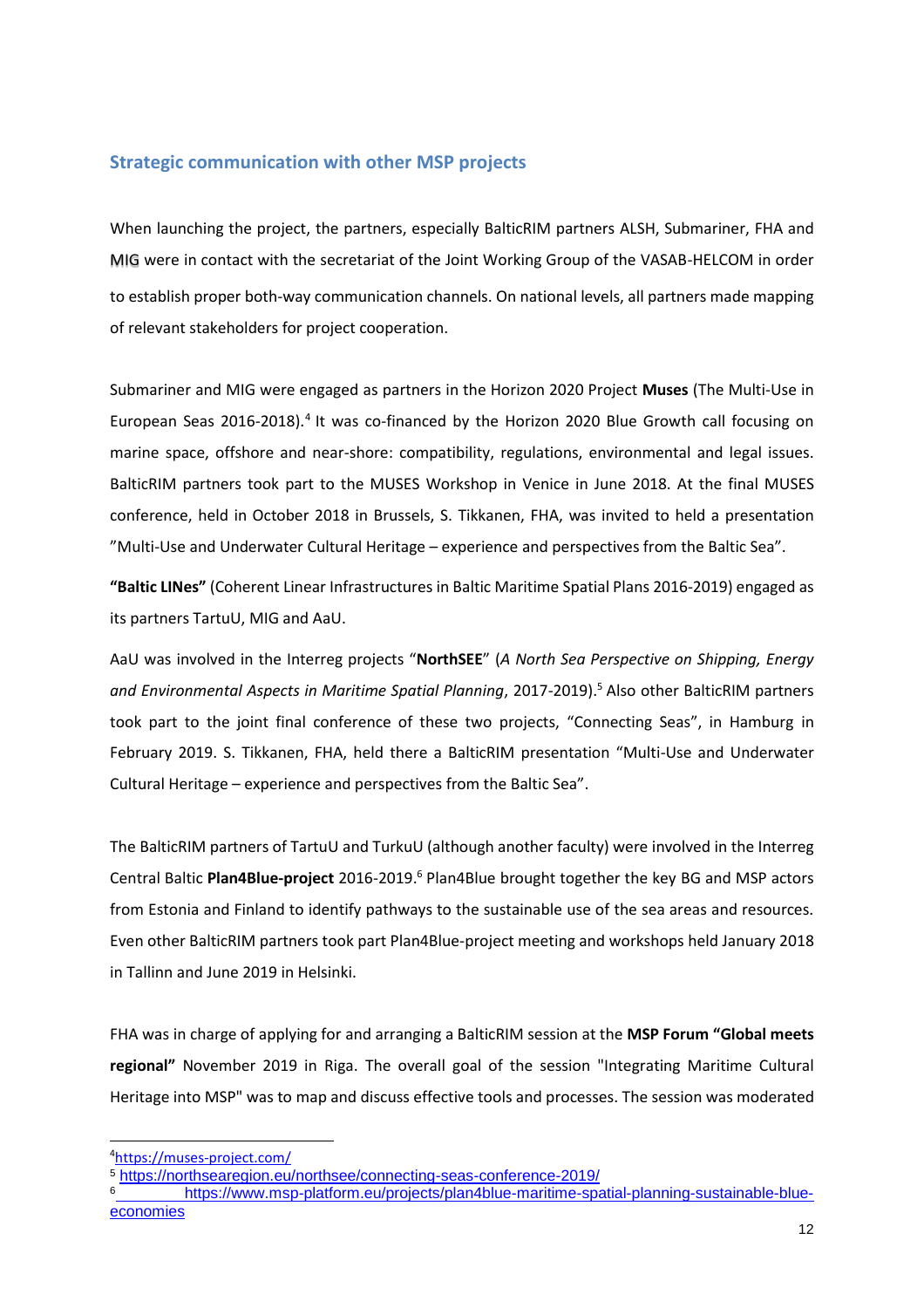by J Zaucha, MIG, and speakers were A Rey da Silva, Escuela Española de Historia y Arqueología en Roma EEHAR -CSIC, Head of the Finnish MSP Cooperation M. Pohja-Mykrä and S. Tikkanen, FHA, who also chairs the BSR UCH WG. In addition to above mentioned speakers, M. Maluck, ALSH, and M. Matczak, MIG, took part to panel discussion. The rapporteur of the workshop was M. Lehtimäki, FHA. The session was lively and well received.

Several BalticRIM partners (Submariner, MIG and AaU as partners, FHA and TartuU as associated partners) are engaged in the **Capacity4MSP** project (Strengthening the capacity of MSP stakeholders and decision makers) 2019-2021. They took part to the Kick-Off meeting of the project in Riga arranged in the margins of the above-mentioned MSP Forum.<sup>7</sup>

Submariner arranged a BalticRIM promotion stand at the **EMD conference** in 2018 in Bulgaria.

After the Riga workshop, the Capacity4MSP project lead-partner encouraged PP 3 to apply for a BalticRIM session on European level at the **EMD,** which was planned to take place in Cork May 2020. The BalticRIM proposal was elaborated by the lead of FHA in the framework EUSBSR PA Culture Flagship promoting the cultural heritage assets of the BSR and BG potential. "Code of Good Practice of integration of the Maritime Cultural Heritage in MSP" workshop was structured around key topics:

- Policies on integrating MCH into MSP
- Barriers and gaps in national MCH and MSP policies
- Participatory MCH and MSP tools for enhancing the diversity of MCH in MSP
- Most efficient MSP planning approaches for integrating MCH
- Shared MCH BASEMAPs, related to the BalticRIM DataPortal

The event was postponed in April 2020 to autumn 2020 due to the Covid-19 situation.

On behalf of the BalticRIM and BSR heritage cooperation, M. Lehtimäki, FHA, was approved to participate to the MSP forum in Athens April 2020, arranged by the Directorate General for Maritime Affairs and Fisheries of the European Commission and the Intergovernmental Oceanographic Commission of UNESCO, and contribute there with the BalticRIM output. Even this event was postponed to a later date beyond the BalticRIM project lifetime.

On national level, the strategic cooperation and interplay are explained in detail if GoA reports of 2.4, 3.1. and 4.2.

l <sup>7</sup> <https://vasab.org/project/capacity4msp/>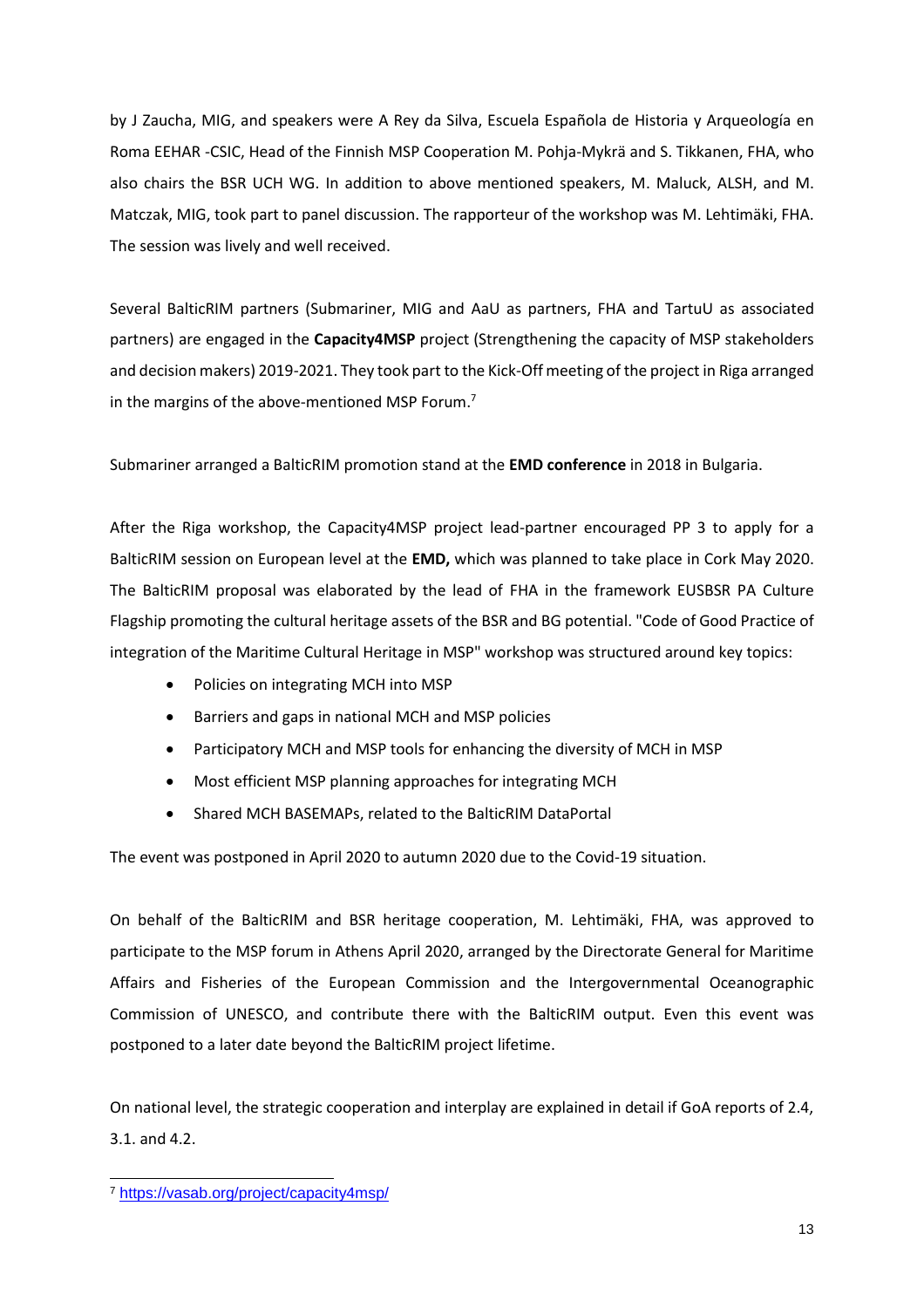#### <span id="page-14-0"></span>**BalticRIM promotion of MCH-based Blue Growth**

**The BALTACAR Project** 2017 – 2019 (Baltic History Beneath Surface: Underwater Heritage Trails in Situ and Online) demonstrated the huge tourism potential of the underwater cultural heritage and the project will produce several new tourist attractions that are supplied with buoys, underwater information boards and dive trails. Baltacar project was led by the ENHB. BalticRIM and BALTACAR have cooperated within the theme of enhancing sustainable diving tourism. A BalticRIM questionnaire addressed to divers, which was carried out by Metsä, was taken as a model for the project activities. At the Baltacar final conference in Kuressaare August 2019, M Roio and K Karro, ENHB, and R Tevali, FHA, presented BalticRIM measures facilitating promotion of BSR diving tourism and MCH based BG.

The BalticRIM-Project was presented at the **Forum Strategov 2019** in St. Petersburg, i.e. the 18th Annual Strategic Planning Leaders Forum of the Regions and Cities of Russia, October 2019. In the seminar-dialogue session on "The Baltic Sea Region: Russia-EU Transnational Cooperation Results and Perspectives", the Russian BalticRIM associate partner A. Lappo, ERMAK NW, together with D. Zwick, ALSH, gave a brief introduction of the project goals and presented a short film of the Russian-Finnish cooperation pilot case in the Gulf of Finland. Deputy Director Igor Kapyrin, Ministry of Foreign Affairs of the Russian Federation, and Policy Officer Alexander Somoza, European External Action Service, reflected the importance of such cooperation projects between the Russian Federation and the European Union in their welcome addresses. Mr. Kapyrin stressed that the EU's BSR strategy is not in conflict with Russian interests. He emphasised the importance to include not only institutions in this process, but civil society to safeguard socio-economic development.<sup>8</sup>

A BalticRIM session "Potential of maritime cultural heritage (MCH) for Blue Economy" was arranged at the **BSSSC Conference "Sustainable Maritime Economy - BSSSC regions shaping the future of the Blue economy in the Baltic Sea Region"** in Klaipeda September 2019. Session arrangers and moderators were K Karro and M Roio from the ENHB. The session brought together practices used in different countries in integrating maritime and underwater cultural heritage into maritime spatial planning process and also into Blue Economy sectors to sketch some preliminary future scenarios based on existent projects and national maritime spatial plans. The session discussed also of implementing the UNESCO Blue Economy Guidelines, which were presented by A Rey da Silva, Panthèon-Sorbonne University, Paris / Spanish School of History and Archaeology, Rome.

<sup>8</sup> <https://www.submariner-network.eu/the-balticrim-project-at-the-forum-strategov-2019>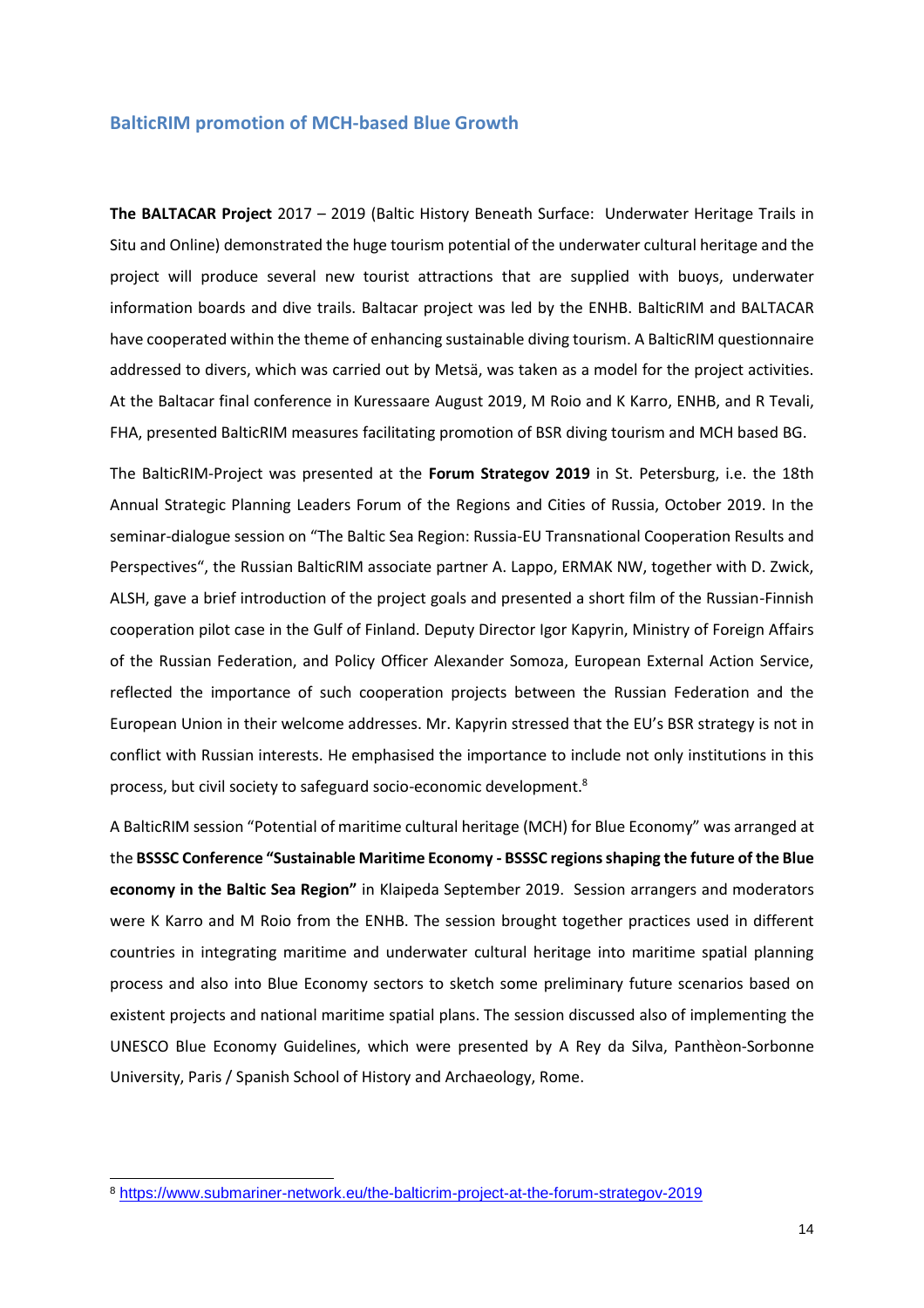The aim of the Joint Programme 2017-2020 between the Enlarged Partial Agreement on Cultural Routes of Council of Europe (EPA) and the European Commission's Directorate-General for Regional and Urban Policy in form of **Routes4U project** is to link Council of Europe cultural routes as tools for implementing macro-regional strategies. Thereby transnational cultural routes, heritage policies and practices could foster regional development. One of the core objectives is to enhance macro-regional identity. In the framework of the Routes4U Project and of its implementation in the Baltic Sea Region (BSR), the maritime heritage was identified as one of the main BSR themes.

The **Helsinki Consultation of the Routes4U Project Council of Europe** took place in the framework of the EUSBSR in March 2019. **T**he topic was "New Cultural Routes and Strengthening of Certified Cultural Routes". There SM Tikkanen, FHA, who also chairs the BRS UCH WG, presented a BSR maritime route idea, or concept, which combines both information and sites of historic ships, harbours, shipyards and maritime museums.<sup>9</sup> Routes4U ordered a feasibility study on BSR maritime route to develop further this concept.<sup>10</sup> The study encourages developing this potential further as a macro-regional approach linking heritage, tourism and regional development. For this purpose, the study maps relevant BSR collaboration structures.

The core theme of potential cultural route on maritime cultural heritage is justified for many reasons, which are shortly dealt in the feasibility study:

- The Baltic Sea and its catchment areas have created a cultural region to promote
- The maritime heritage of the BSR is both common and shared heritage, and rich in diversity
- The potential of marketing the Baltic Sea as a gigantic underwater museum
- To inspire sustainable use of maritime heritage resources by tourism sector, creative industries and regional development actors

For this study, three maritime categories were selected for closer examination as their management agenda includes the sustainable promotion of both cultural heritage and tourism:

BSR Maritime museums

- BSR World Heritage Sites in coastal areas
- $\bullet$  BSR lighthouses in recreational use<sup>11</sup>

[https://pjp-eu.coe.int/en/web/cultural-routes-and-regional-development/2019-routes4u-eusbsr](https://pjp-eu.coe.int/en/web/cultural-routes-and-regional-development/2019-routes4u-eusbsr-meeting)[meeting](https://pjp-eu.coe.int/en/web/cultural-routes-and-regional-development/2019-routes4u-eusbsr-meeting)

<sup>10</sup> <https://rm.coe.int/maritime-heritage-study/16809ed711%0A%0A>

<sup>11</sup> <https://rm.coe.int/maritime-heritage-study/16809ed711%0A%0A>